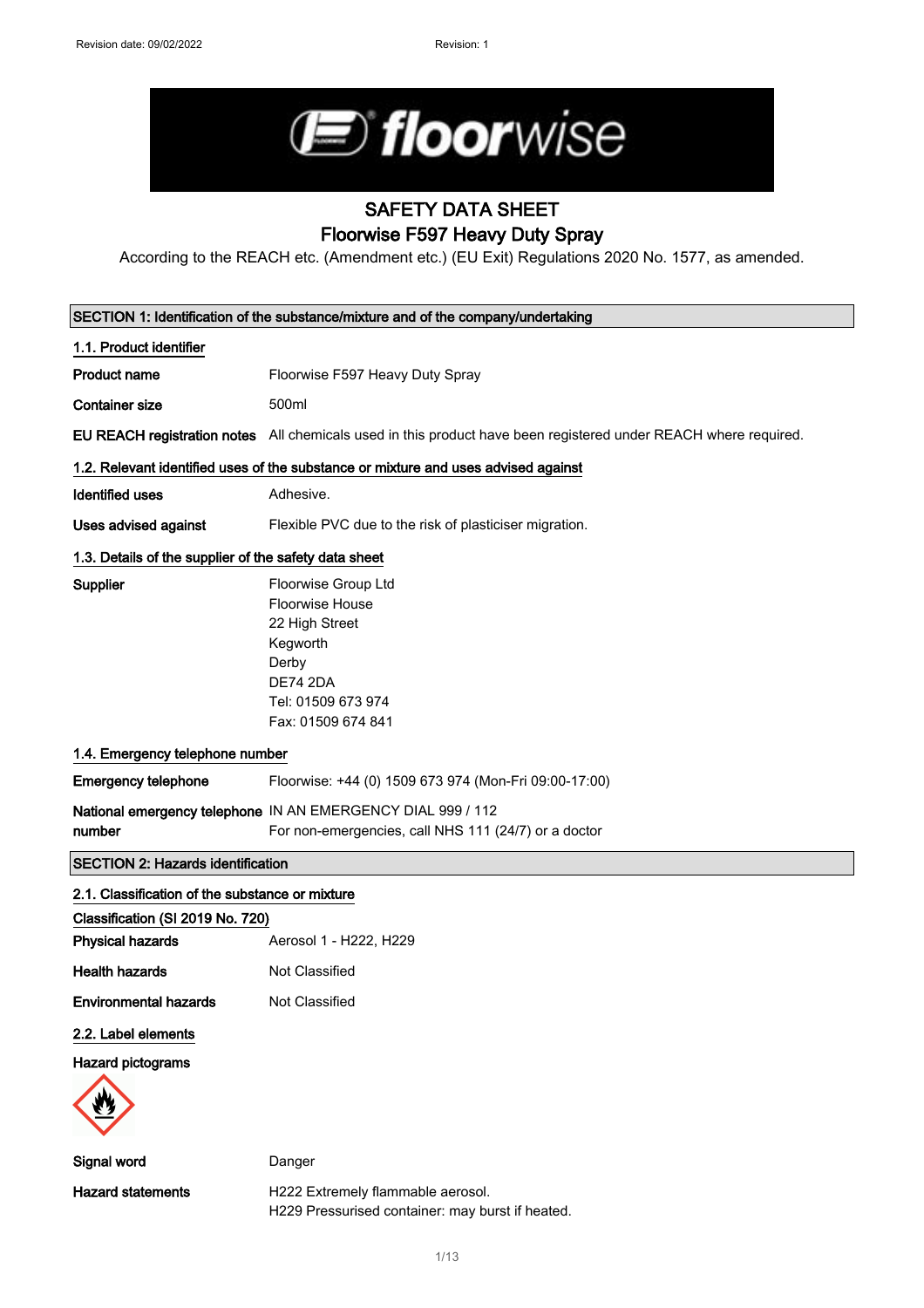| <b>Precautionary statements</b> | P210 Keep away from heat, hot surfaces, sparks, open flames and other ignition sources. No<br>smoking. |
|---------------------------------|--------------------------------------------------------------------------------------------------------|
|                                 | P211 Do not spray on an open flame or other ignition source.                                           |
|                                 | P251 Do not pierce or burn, even after use.                                                            |
|                                 | P261 Avoid breathing vapour/ spray.                                                                    |
|                                 | P271 Use only outdoors or in a well-ventilated area.                                                   |
|                                 | P280 Wear protective gloves/ protective clothing/ eye protection/ face protection.                     |
|                                 | P410+P412 Protect from sunlight. Do not expose to temperatures exceeding 50°C/122°F.                   |
|                                 | P501 Dispose of contents/ container in accordance with national regulations.                           |

## 2.3. Other hazards

This product does not contain any substances classified as PBT or vPvB.

| SECTION 3: Composition/information on ingredients                  |                                                                                                                                                                                                                                                                     |        |
|--------------------------------------------------------------------|---------------------------------------------------------------------------------------------------------------------------------------------------------------------------------------------------------------------------------------------------------------------|--------|
| 3.2. Mixtures                                                      |                                                                                                                                                                                                                                                                     |        |
| <b>DIMETHOXYMETHANE</b>                                            |                                                                                                                                                                                                                                                                     | 30-60% |
| CAS number: 109-87-5                                               | EC number: 203-714-2                                                                                                                                                                                                                                                |        |
| Classification<br>Flam. Liq. 2 - H225                              |                                                                                                                                                                                                                                                                     |        |
| PETROLEUM GASES, LIQUEFIED; PETROLEUM GAS<br>(<0.1% 1,3 BUTADIENE) |                                                                                                                                                                                                                                                                     | 30-60% |
| CAS number: 68476-85-7                                             | EC number: 270-704-2                                                                                                                                                                                                                                                |        |
| Classification<br>Flam. Gas 1A - H220<br>Press. Gas (Liq.) - H280  |                                                                                                                                                                                                                                                                     |        |
|                                                                    | The full text for all hazard statements is displayed in Section 16.                                                                                                                                                                                                 |        |
| <b>Composition comments</b>                                        | Liquefied petroleum gases (CAS: 68476-85-7) contains less than 0.1% w/w 1,3-butadiene,<br>meaning that the full harmonised classification regarding Muta. 1B H340 and Carc. 1A H350<br>does not apply.                                                              |        |
| <b>SECTION 4: First aid measures</b>                               |                                                                                                                                                                                                                                                                     |        |
| 4.1. Description of first aid measures                             |                                                                                                                                                                                                                                                                     |        |
| <b>General information</b>                                         | Move affected person to fresh air at once. Show this Safety Data Sheet to the medical<br>personnel.                                                                                                                                                                 |        |
| Inhalation                                                         | Move affected person to fresh air and keep warm and at rest in a position comfortable for<br>breathing. Keep affected person under observation. If breathing stops, provide artificial<br>respiration. Get medical attention immediately.                           |        |
| Ingestion                                                          | Rinse mouth thoroughly with water. Get medical attention. Do not induce vomiting.                                                                                                                                                                                   |        |
| Skin contact                                                       | Remove contaminated clothing immediately and wash skin with soap and water. Get medical<br>attention if any discomfort continues.                                                                                                                                   |        |
| Eye contact                                                        | Rinse immediately with plenty of water. Remove any contact lenses and open eyelids wide<br>apart. Continue to rinse for at least 15 minutes. Get medical attention if irritation persists after<br>washing. If adhesive bonding occurs, do not force eyelids apart. |        |
| <b>Protection of first aiders</b>                                  | First aid personnel should wear appropriate protective equipment during any rescue.                                                                                                                                                                                 |        |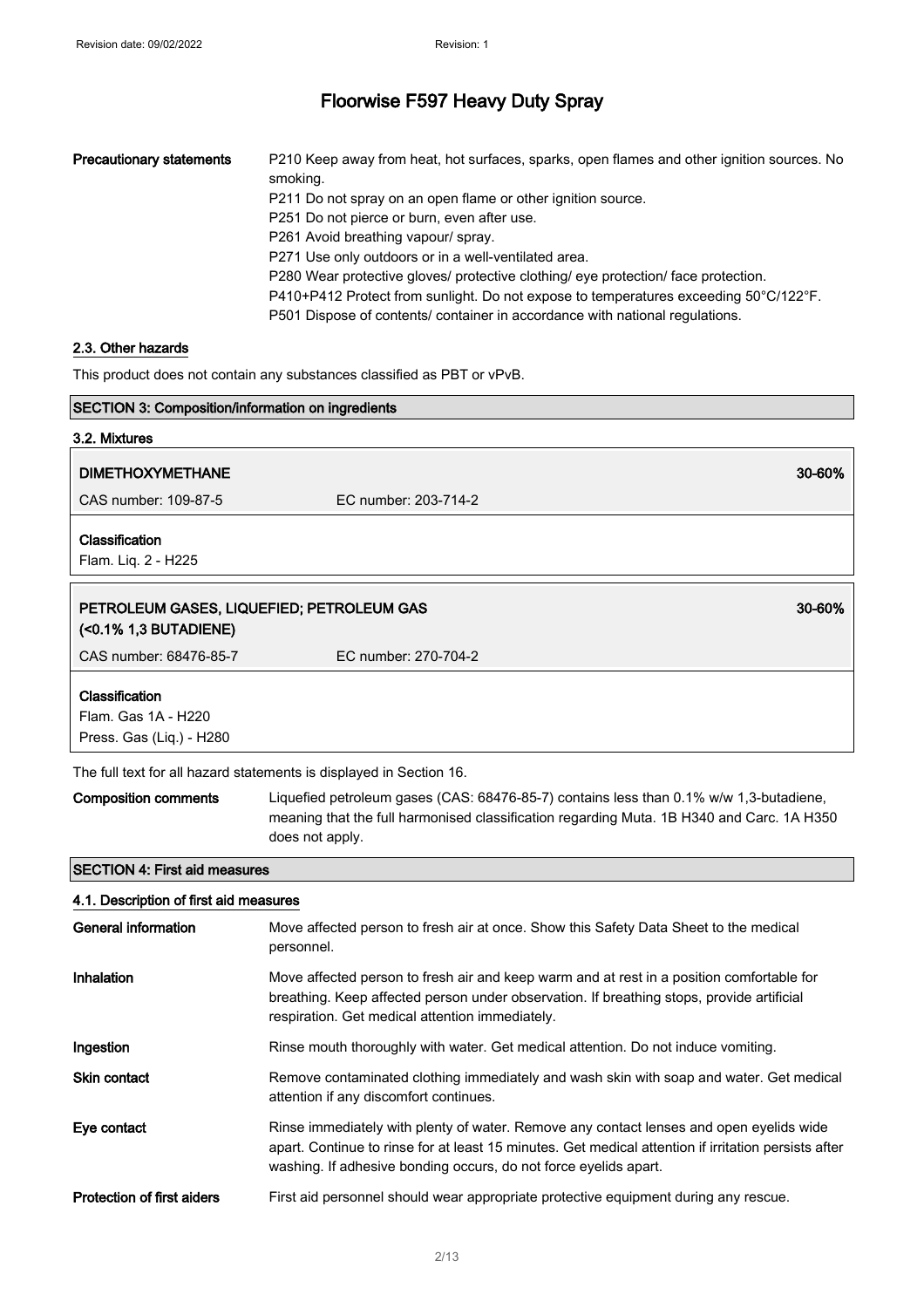# 4.2. Most important symptoms and effects, both acute and delayed

| <b>General information</b>                                 | The severity of the symptoms described will vary dependent on the concentration and the<br>length of exposure. Prolonged and repeated contact with solvents over a long period may lead<br>to permanent health problems.                                                                  |
|------------------------------------------------------------|-------------------------------------------------------------------------------------------------------------------------------------------------------------------------------------------------------------------------------------------------------------------------------------------|
| Inhalation                                                 | Coughing, chest tightness, feeling of chest pressure. May cause coughing and difficulties in<br>breathing. Overexposure to organic solvents may depress the central nervous system,<br>causing dizziness and intoxication and, at very high concentrations, unconsciousness and<br>death. |
| Ingestion                                                  | Ingestion may cause severe irritation of the mouth, the oesophagus and the gastrointestinal<br>tract.                                                                                                                                                                                     |
| Skin contact                                               | Frostbite.                                                                                                                                                                                                                                                                                |
| Eye contact                                                | May irritate eyes. Profuse watering of the eyes.                                                                                                                                                                                                                                          |
|                                                            | 4.3. Indication of any immediate medical attention and special treatment needed                                                                                                                                                                                                           |
| Notes for the doctor                                       | Show this Safety Data Sheet to the medical personnel. Vapours may cause headache,<br>fatigue, dizziness and nausea. Difficulty in breathing. Avoid breathing vapours.                                                                                                                     |
| <b>Specific treatments</b>                                 | If adhesive bonding occurs, do not force eyelids apart.                                                                                                                                                                                                                                   |
| <b>SECTION 5: Firefighting measures</b>                    |                                                                                                                                                                                                                                                                                           |
| 5.1. Extinguishing media                                   |                                                                                                                                                                                                                                                                                           |
| Suitable extinguishing media                               | Water spray, dry powder or carbon dioxide. Alcohol-resistant foam.                                                                                                                                                                                                                        |
| Unsuitable extinguishing<br>media                          | Do not use water jet as an extinguisher, as this will spread the fire.                                                                                                                                                                                                                    |
| 5.2. Special hazards arising from the substance or mixture |                                                                                                                                                                                                                                                                                           |
| Specific hazards                                           | Containers can burst violently or explode when heated, due to excessive pressure build-up.<br>Forms explosive mixtures with air. Vapours are heavier than air and may spread near ground<br>and travel a considerable distance to a source of ignition and flash back.                    |
| Hazardous combustion<br>products                           | Oxides of carbon. Acrid smoke or fumes.                                                                                                                                                                                                                                                   |
| 5.3. Advice for firefighters                               |                                                                                                                                                                                                                                                                                           |
| Protective actions during<br>firefighting                  | Use water to keep fire exposed containers cool and disperse vapours. If a leak or spill has not<br>ignited, use water spray to disperse vapours and protect men stopping the leak. Control run-<br>off water by containing and keeping it out of sewers and watercourses.                 |
| Special protective equipment<br>for firefighters           | Wear positive-pressure self-contained breathing apparatus (SCBA) and appropriate protective<br>clothing.                                                                                                                                                                                  |
| <b>SECTION 6: Accidental release measures</b>              |                                                                                                                                                                                                                                                                                           |
|                                                            | 6.1. Personal precautions, protective equipment and emergency procedures                                                                                                                                                                                                                  |
| <b>Personal precautions</b>                                | Wear protective clothing as described in Section 8 of this safety data sheet. Avoid contact with<br>eyes and prolonged skin contact. Avoid breathing vapour/spray. Provide adequate ventilation.                                                                                          |
|                                                            | For non-emergency personnel For the greatest protection, clothing should include anti-static overalls, boots and gloves.                                                                                                                                                                  |
| For emergency responders                                   | For the greatest protection, clothing should include anti-static overalls, boots and gloves.                                                                                                                                                                                              |
| 6.2. Environmental precautions                             |                                                                                                                                                                                                                                                                                           |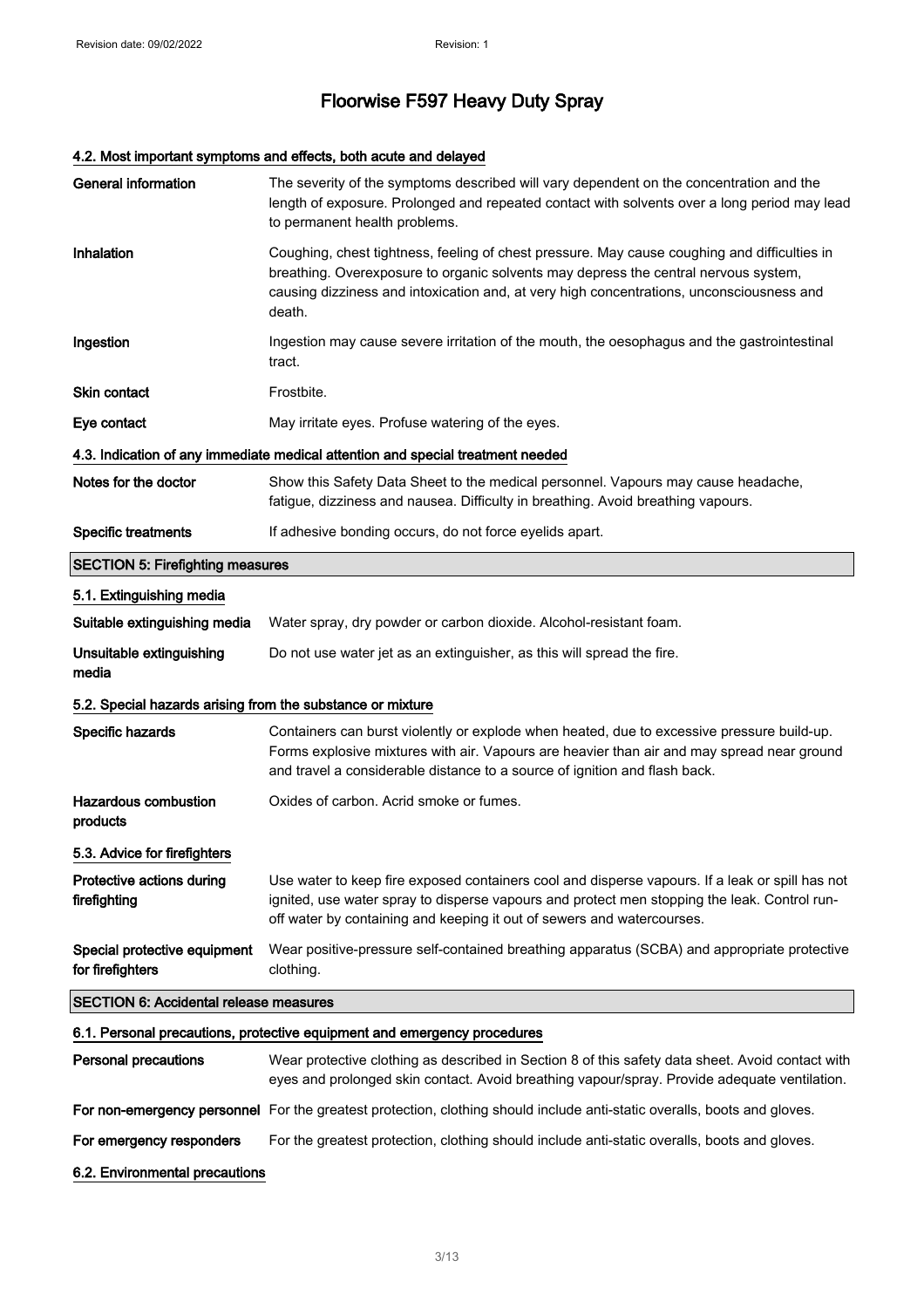Environmental precautions Contain spillage with sand, earth or other suitable non-combustible material. Spillages or uncontrolled discharges into watercourses must be reported immediately to the Environmental Agency or other appropriate regulatory body.

#### 6.3. Methods and material for containment and cleaning up

Methods for cleaning up Eliminate all sources of ignition. No smoking, sparks, flames or other sources of ignition near spillage. Provide adequate ventilation. Absorb in vermiculite, dry sand or earth and place into containers. Avoid the spillage or runoff entering drains, sewers or watercourses. Collect spillage for reclamation or disposal in sealed containers via a licensed waste contractor. Avoid water contacting spilled material or leaking containers. Approach the spillage from upwind. Take precautionary measures against static discharge. Use only non-sparking tools.

#### 6.4. Reference to other sections

Reference to other sections For personal protection, see Section 8. For waste disposal, see Section 13.

## SECTION 7: Handling and storage 7.1. Precautions for safe handling Usage precautions **Keep away from heat, sparks and open flame**. Static electricity and formation of sparks must be prevented. Wear protective clothing as described in Section 8 of this safety data sheet. Read and follow manufacturer's recommendations. Do not use in confined spaces without adequate ventilation and/or respirator. Do not eat, drink or smoke when using this product. Advice on general occupational hygiene Do not eat, drink or smoke when using this product. Remove contaminated clothing and protective equipment before entering eating areas. Wash after use and before eating, smoking and using the toilet. Do not smoke in work area. Clean equipment and the work area every day. 7.2. Conditions for safe storage, including any incompatibilities Storage precautions Store in tightly-closed, original container in a dry, cool and well-ventilated place. Protect from sunlight. Keep in a cool, well ventilated place. Storage class Extremely flammable aerosol.

Specific end use(s) The identified uses for this product are detailed in Section 1.2.

Usage description **Adhesive.** 

#### SECTION 8: Exposure controls/Personal protection

#### 8.1. Control parameters

7.3. Specific end use(s)

Occupational exposure limits

#### DIMETHOXYMETHANE

Long-term exposure limit (8-hour TWA): WEL 1000 ppm 3160 mg/m<sup>3</sup> Short-term exposure limit (15-minute): WEL 1250 ppm 3950 mg/m<sup>3</sup>

#### PETROLEUM GASES, LIQUEFIED; PETROLEUM GAS (<0.1% 1,3 BUTADIENE)

Long-term exposure limit (8-hour TWA): WEL 1000 ppm 1750 mg/m<sup>3</sup> Short-term exposure limit (15-minute): WEL 1250 ppm 2180 mg/m<sup>3</sup> WEL = Workplace Exposure Limit.

#### DIMETHOXYMETHANE (CAS: 109-87-5)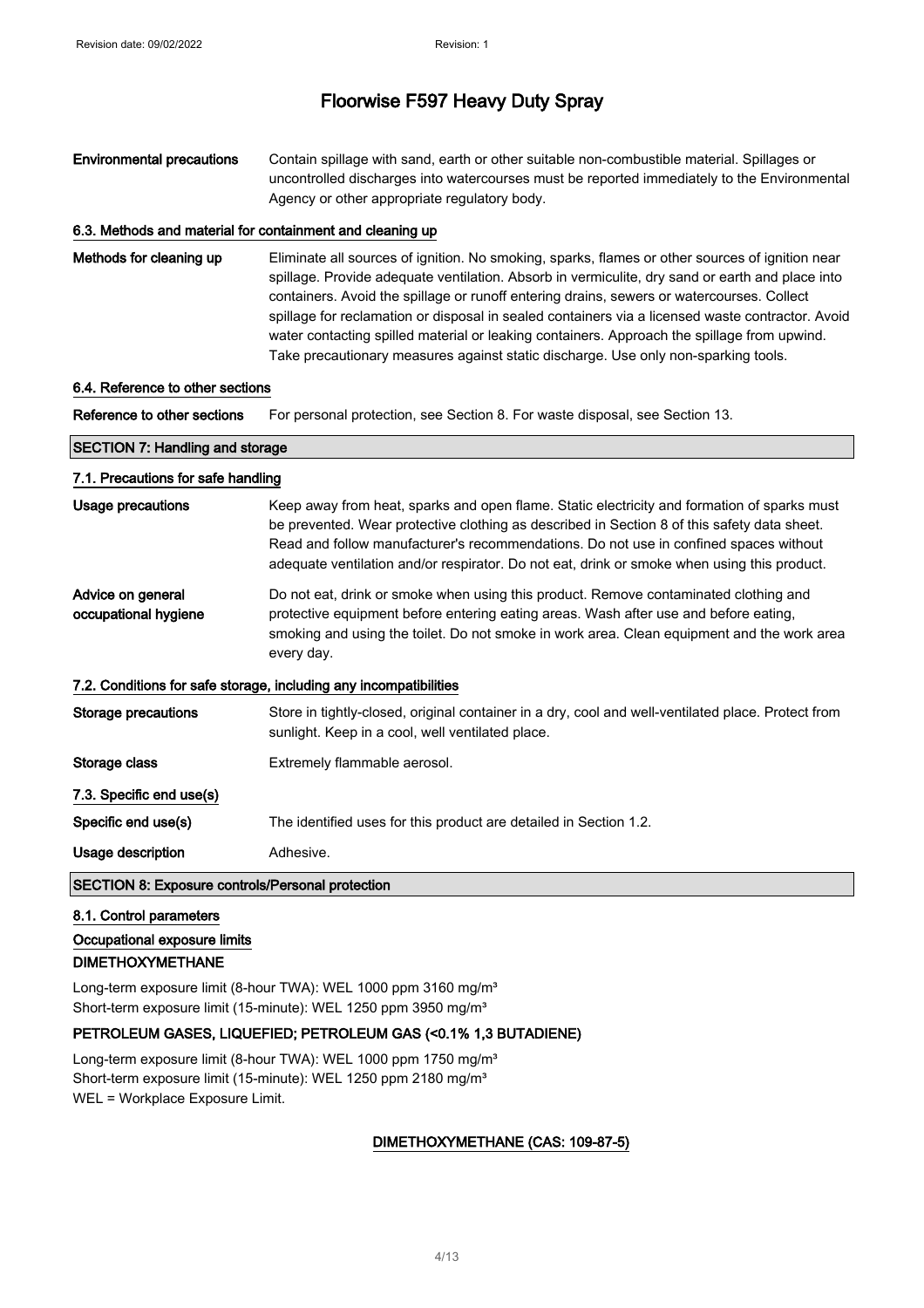| <b>DNEL</b> | General population - Dermal; Long term systemic effects: 5.7 mg/kg/day<br>General population - Inhalation; Long term systemic effects: 39 mg/m <sup>3</sup><br>General population - Oral; Long term systemic effects: 9.6 mg/kg/day<br>Workers - Inhalation; Long term systemic effects: 132 mg/m <sup>3</sup><br>Workers - Dermal; Long term systemic effects: 22 mg/kg/day |
|-------------|------------------------------------------------------------------------------------------------------------------------------------------------------------------------------------------------------------------------------------------------------------------------------------------------------------------------------------------------------------------------------|
| <b>PNEC</b> | - Fresh water; 14577 mg/l<br>- Sediment (Freshwater); 13135 mg/kg/day<br>- Sediment (Marinewater); 13135 mg/kg/day<br>- Soil; 46538 mg/kg/day<br>- marine water; 14577 mg/l<br>- STP: 10000 mg/l                                                                                                                                                                             |

#### 8.2. Exposure controls



Appropriate engineering

controls







Provide adequate ventilation. Ensure that the direction of airflow is clearly away from the worker. Use approved respirator if air contamination is above an acceptable level. Observe any occupational exposure limits for the product or ingredients. The engineering controls also need to keep gas, vapour or dust concentrations below any lower explosive limits. Use explosion-proof electrical, ventilating and lighting equipment. Ensure operatives are trained to minimise exposure.

**Personal protection** Wear protective clothing.

Eye/face protection Tight-fitting safety glasses. Personal protective equipment that provides appropriate eye and face protection should be worn.

Hand protection To protect hands from chemicals, wear gloves that are proven to be impervious to the chemical and resist degradation. It is recommended that gloves are made of the following material: Polyvinyl chloride (PVC). Protective gloves should have a minimum thickness of 1.2 mm. The breakthrough time for any glove material may be different for different glove manufacturers. The most suitable glove should be chosen in consultation with the glove supplier/manufacturer, who can provide information about the breakthrough time of the glove material. When used with mixtures, the protection time of gloves cannot be accurately estimated. Considering the data specified by the glove manufacturer, check during use that the gloves are retaining their protective properties and change them as soon as any deterioration is detected.

Other skin and body protection Provide eyewash station. Avoid contact with skin. Wear suitable coveralls to prevent exposure to the skin.

Hygiene measures **Promptly remove any clothing that becomes contaminated.** Wash promptly if skin becomes contaminated. When using do not eat, drink or smoke. Use appropriate hand lotion to prevent defatting and cracking of skin. Wash at the end of each work shift and before eating, smoking and using the toilet.

Respiratory protection If ventilation is inadequate, suitable respiratory protection must be worn. In confined or poorlyventilated spaces, a supplied-air respirator must be worn. Respiratory protection complying with an approved standard should be worn if a risk assessment indicates inhalation of contaminants is possible. Short term Gas filter, type AX.

Thermal hazards Spray will evaporate and cool rapidly and may cause frostbite or cold burns if in contact with skin.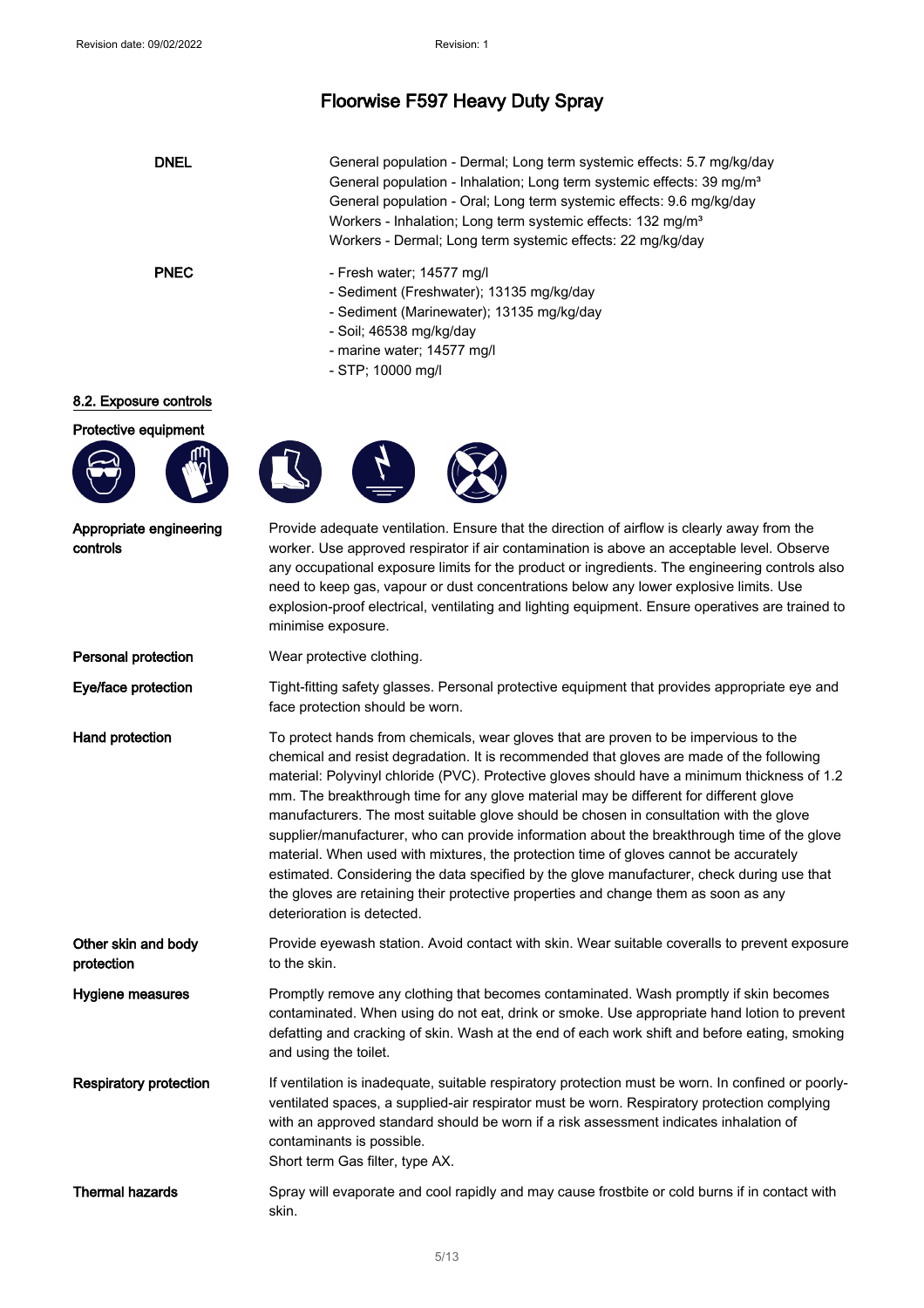Environmental exposure controls Residues and empty containers should be taken care of as hazardous waste according to local and national provisions.

# SECTION 9: Physical and chemical properties

| 9.1. Information on basic physical and chemical properties |                                                                                                                                                                                                             |
|------------------------------------------------------------|-------------------------------------------------------------------------------------------------------------------------------------------------------------------------------------------------------------|
| Appearance                                                 | Aerosol.                                                                                                                                                                                                    |
| Colour                                                     | Amber.                                                                                                                                                                                                      |
| Odour                                                      | Ether.                                                                                                                                                                                                      |
| <b>Odour threshold</b>                                     | Data lacking.                                                                                                                                                                                               |
| рH                                                         | pH (concentrated solution): 7                                                                                                                                                                               |
| <b>Melting point</b>                                       | No information required.                                                                                                                                                                                    |
| Initial boiling point and range                            | Liquefied petroleum gases: -40 to -2°C<br>Dimethoxymethane: 42°C                                                                                                                                            |
| Flash point                                                | A flash point method is not available but the major hazardous component, the liquefied<br>petroleum gases, has a flash point of <-60°C with flammability limits of 10.9% vol. upper and<br>1.4% vol. lower. |
| <b>Evaporation rate</b>                                    | Not available.                                                                                                                                                                                              |
| <b>Evaporation factor</b>                                  | Not available.                                                                                                                                                                                              |
| Flammability (solid, gas)                                  | Not available.                                                                                                                                                                                              |
| Vapour pressure                                            | 4 - 6 bar @ 20°C                                                                                                                                                                                            |
| Vapour density                                             | Not available.                                                                                                                                                                                              |
| <b>Relative density</b>                                    | Liquid base: 0.85 - 0.93 @ 20°C                                                                                                                                                                             |
| <b>Bulk density</b>                                        | Not available.                                                                                                                                                                                              |
| Solubility(ies)                                            | Insoluble in water.                                                                                                                                                                                         |
| <b>Partition coefficient</b>                               | Dimethoxymethane: log Pow: 0                                                                                                                                                                                |
| Auto-ignition temperature                                  | Liquefied petroleum gases: 365°C                                                                                                                                                                            |
| <b>Decomposition Temperature</b>                           | Not available.                                                                                                                                                                                              |
| <b>Viscosity</b>                                           | Liquid base: 50 - 250 mm <sup>2</sup> /s @ 20°C                                                                                                                                                             |
| <b>Explosive properties</b>                                | In use may form flammable/explosive vapour-air mixture.                                                                                                                                                     |
| Explosive under the influence<br>of a flame                | Yes                                                                                                                                                                                                         |
| <b>Oxidising properties</b>                                | Does not meet the criteria for classification as oxidising.                                                                                                                                                 |
| 9.2. Other information                                     |                                                                                                                                                                                                             |
| Molecular weight                                           | No information required.                                                                                                                                                                                    |
| <b>SECTION 10: Stability and reactivity</b>                |                                                                                                                                                                                                             |
| 10.1. Reactivity                                           |                                                                                                                                                                                                             |
| <b>Reactivity</b>                                          | There are no known reactivity hazards associated with this product.                                                                                                                                         |

10.2. Chemical stability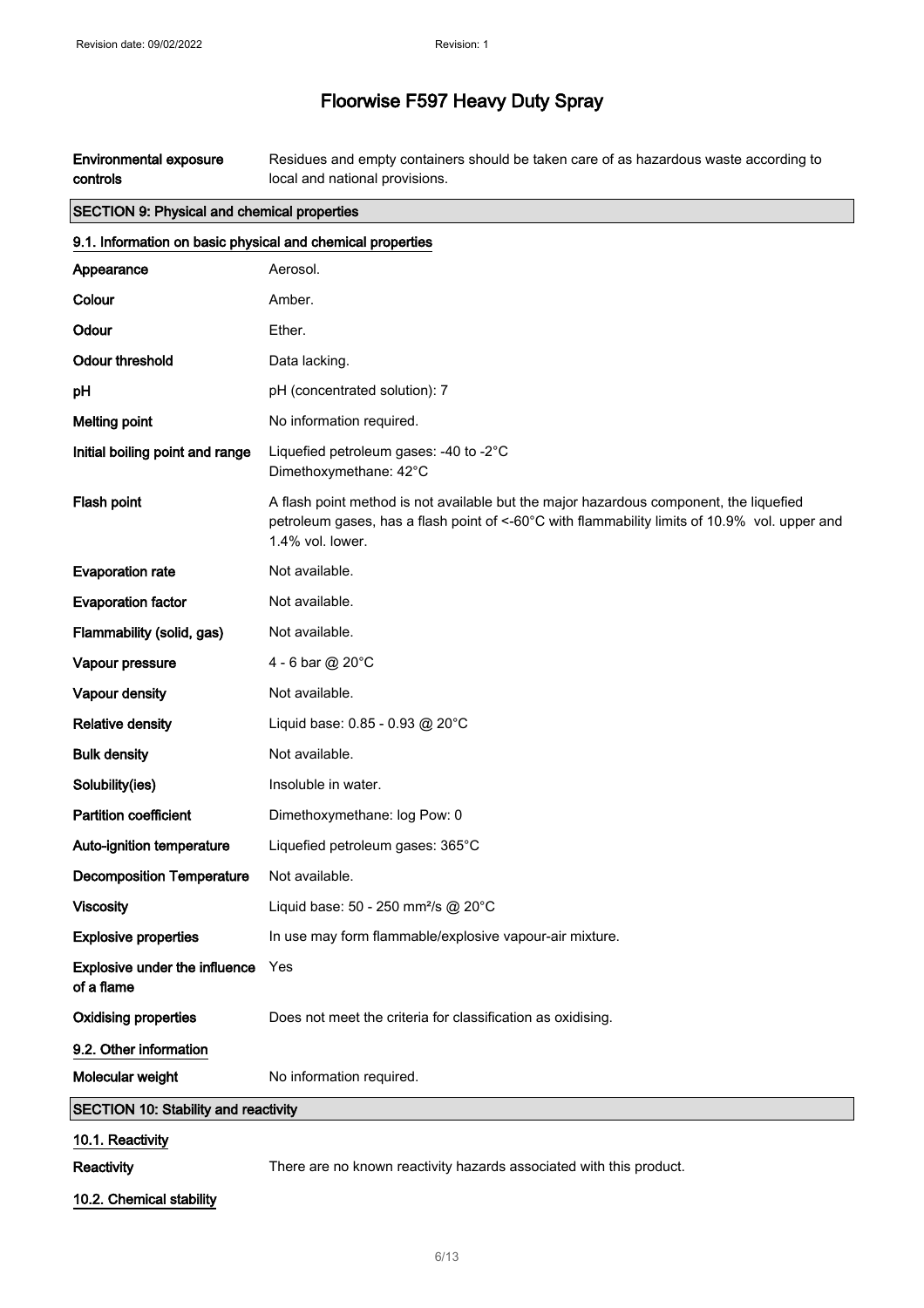| <b>Stability</b>                                   | Stable at normal ambient temperatures and when used as recommended. Highly volatile.                                                                                                                           |
|----------------------------------------------------|----------------------------------------------------------------------------------------------------------------------------------------------------------------------------------------------------------------|
| 10.3. Possibility of hazardous reactions           |                                                                                                                                                                                                                |
| Possibility of hazardous<br>reactions              | In use may form flammable/explosive vapour-air mixture.                                                                                                                                                        |
| 10.4. Conditions to avoid                          |                                                                                                                                                                                                                |
| <b>Conditions to avoid</b>                         | Avoid heat, flames and other sources of ignition. Containers can burst violently or explode<br>when heated, due to excessive pressure build-up. Avoid the accumulation of vapours in low or<br>confined areas. |
| 10.5. Incompatible materials                       |                                                                                                                                                                                                                |
| <b>Materials to avoid</b>                          | Strong acids.                                                                                                                                                                                                  |
| 10.6. Hazardous decomposition products             |                                                                                                                                                                                                                |
| Hazardous decomposition<br>products                | Does not decompose when used and stored as recommended.                                                                                                                                                        |
| <b>SECTION 11: Toxicological information</b>       |                                                                                                                                                                                                                |
| 11.1. Information on toxicological effects         |                                                                                                                                                                                                                |
| Acute toxicity - oral<br>Summary                   | Based on available data the classification criteria are not met.                                                                                                                                               |
| Acute toxicity - dermal<br>Summary                 | Based on available data the classification criteria are not met.                                                                                                                                               |
| Acute toxicity - inhalation<br><b>Summary</b>      | Based on available data the classification criteria are not met.                                                                                                                                               |
| Skin corrosion/irritation<br>Summary               | Based on available data the classification criteria are not met.                                                                                                                                               |
| Serious eye damage/irritation<br><b>Summary</b>    | Based on available data the classification criteria are not met.                                                                                                                                               |
| <b>Respiratory sensitisation</b><br>Summary        | Based on available data the classification criteria are not met.                                                                                                                                               |
| Skin sensitisation<br>Summary                      | Based on available data the classification criteria are not met.                                                                                                                                               |
| Germ cell mutagenicity<br>Summary                  | Based on available data the classification criteria are not met.                                                                                                                                               |
| Carcinogenicity<br>Summary                         | Based on available data the classification criteria are not met.                                                                                                                                               |
| Reproductive toxicity<br>Summary                   | Based on available data the classification criteria are not met.                                                                                                                                               |
| Specific target organ toxicity - single exposure   |                                                                                                                                                                                                                |
| Summary                                            | Based on available data the classification criteria are not met.                                                                                                                                               |
| Specific target organ toxicity - repeated exposure |                                                                                                                                                                                                                |
| Summary                                            | Based on available data the classification criteria are not met.                                                                                                                                               |
| <b>Aspiration hazard</b>                           |                                                                                                                                                                                                                |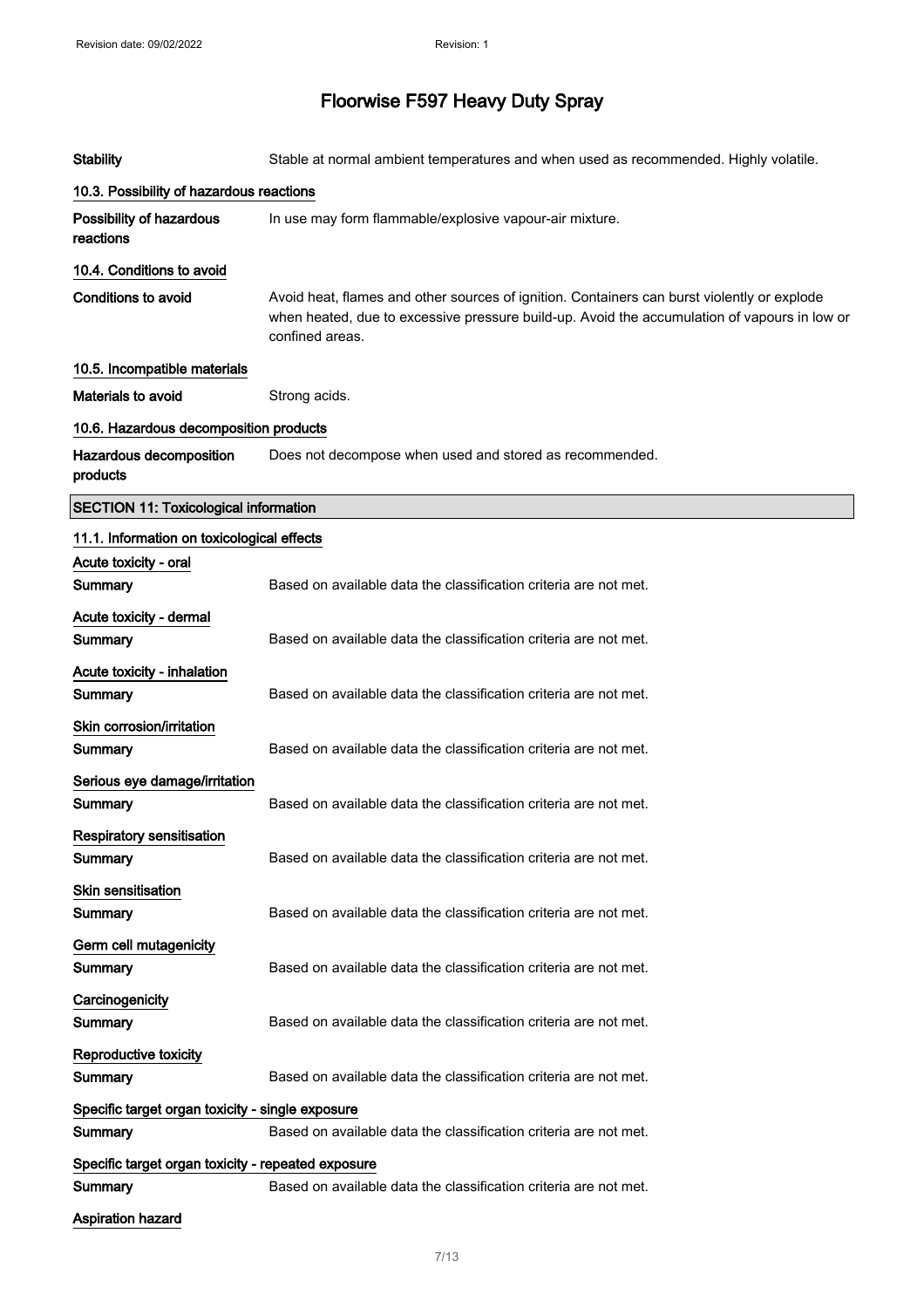Summary Based on available data the classification criteria are not met.

## Toxicological information on ingredients.

#### DIMETHOXYMETHANE

| <b>Toxicological effects</b>                       | The toxicity of this substance has been assessed during REACH registration.               |  |
|----------------------------------------------------|-------------------------------------------------------------------------------------------|--|
| Acute toxicity - oral                              |                                                                                           |  |
| Notes (oral LD <sub>50</sub> )                     | 6423.0, Oral, Rat                                                                         |  |
| Acute toxicity - dermal                            |                                                                                           |  |
| Notes (dermal LD <sub>50</sub> )                   | 5000.0, Dermal, Rabbit                                                                    |  |
| Skin corrosion/irritation                          |                                                                                           |  |
| Skin corrosion/irritation                          | Based on available data the classification criteria are not met.                          |  |
| Serious eye damage/irritation                      |                                                                                           |  |
| Serious eye<br>damage/irritation                   | Based on available data the classification criteria are not met.                          |  |
| Respiratory sensitisation                          |                                                                                           |  |
| <b>Respiratory sensitisation</b>                   | Based on available data the classification criteria are not met.                          |  |
| Skin sensitisation                                 |                                                                                           |  |
| <b>Skin sensitisation</b>                          | Based on available data the classification criteria are not met.                          |  |
| Carcinogenicity                                    |                                                                                           |  |
| Carcinogenicity                                    | Based on available data the classification criteria are not met.                          |  |
| Reproductive toxicity                              |                                                                                           |  |
| Reproductive toxicity -<br>fertility               | Based on available data the classification criteria are not met.                          |  |
| Specific target organ toxicity - single exposure   |                                                                                           |  |
| STOT - single exposure                             | Based on available data the classification criteria are not met.                          |  |
| Specific target organ toxicity - repeated exposure |                                                                                           |  |
|                                                    | STOT - repeated exposure Based on available data the classification criteria are not met. |  |
|                                                    |                                                                                           |  |
| Inhalation                                         | Irritating to respiratory system. Vapours may cause drowsiness and dizziness.             |  |
| Ingestion                                          | Gastrointestinal symptoms, including upset stomach.                                       |  |
| Skin contact                                       | Irritating to skin. Repeated exposure may cause skin dryness or cracking.                 |  |
| Eye contact                                        | The liquid may be irritating to eyes, respiratory system and skin.                        |  |
|                                                    | PETROLEUM GASES, LIQUEFIED; PETROLEUM GAS (<0.1% 1,3 BUTADIENE)                           |  |
| <b>Toxicological effects</b>                       | Information given is based on data of the components and of similar products.             |  |

Acute toxicity - oral

Notes (oral LD<sub>so</sub>) Not applicable.

Acute toxicity - dermal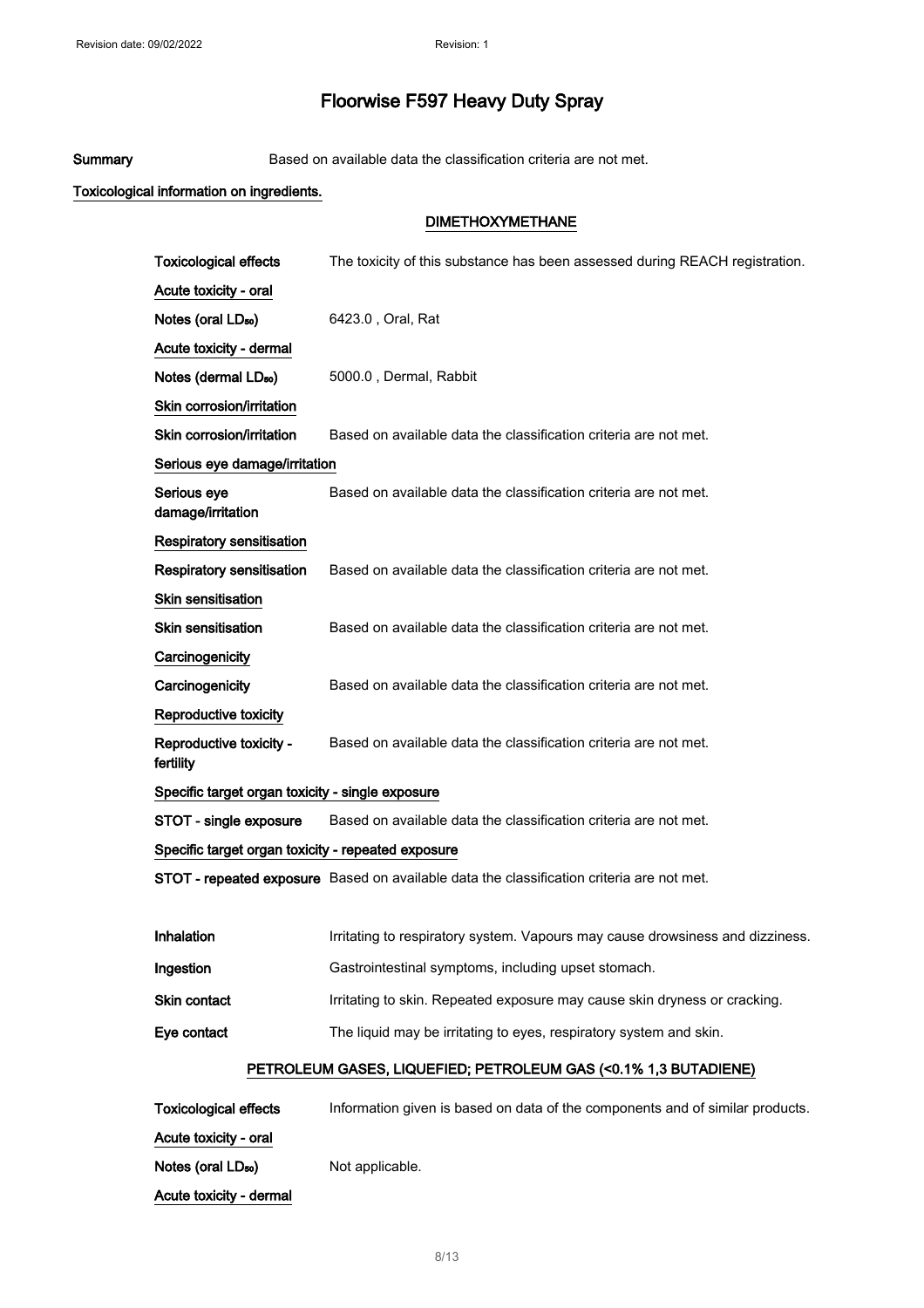| Notes (dermal LD <sub>50</sub> )                   | Not applicable.                                                                                                                                                                                                                           |
|----------------------------------------------------|-------------------------------------------------------------------------------------------------------------------------------------------------------------------------------------------------------------------------------------------|
| Acute toxicity - inhalation                        |                                                                                                                                                                                                                                           |
| Notes (inhalation LC <sub>50</sub> )               | LC <sub>50</sub> > 20 mg/l, Inhalation, Rat                                                                                                                                                                                               |
| Skin corrosion/irritation                          |                                                                                                                                                                                                                                           |
| Skin corrosion/irritation                          | Not irritating.                                                                                                                                                                                                                           |
| Serious eye damage/irritation                      |                                                                                                                                                                                                                                           |
| Serious eye<br>damage/irritation                   | Not irritating.                                                                                                                                                                                                                           |
| Respiratory sensitisation                          |                                                                                                                                                                                                                                           |
| <b>Respiratory sensitisation</b>                   | Not sensitising.                                                                                                                                                                                                                          |
| <b>Skin sensitisation</b>                          |                                                                                                                                                                                                                                           |
| Skin sensitisation                                 | Not sensitising.                                                                                                                                                                                                                          |
| Germ cell mutagenicity                             |                                                                                                                                                                                                                                           |
| Genotoxicity - in vitro                            | This substance has no evidence of mutagenic properties.                                                                                                                                                                                   |
| Carcinogenicity                                    |                                                                                                                                                                                                                                           |
| Carcinogenicity                                    | Carcinogenicity in humans is not expected.                                                                                                                                                                                                |
| Reproductive toxicity                              |                                                                                                                                                                                                                                           |
| Reproductive toxicity -<br>fertility               | Based on available data the classification criteria are not met.                                                                                                                                                                          |
| Reproductive toxicity -<br>development             | Does not contain any substances known to be toxic to reproduction.                                                                                                                                                                        |
| Specific target organ toxicity - single exposure   |                                                                                                                                                                                                                                           |
| STOT - single exposure                             | A single exposure may cause the following adverse effects: Overexposure to<br>organic solvents may depress the central nervous system, causing dizziness and<br>intoxication and, at very high concentrations, unconsciousness and death. |
| Specific target organ toxicity - repeated exposure |                                                                                                                                                                                                                                           |
|                                                    | STOT - repeated exposure Not classified as a specific target organ toxicant after repeated exposure.                                                                                                                                      |
| Aspiration hazard                                  |                                                                                                                                                                                                                                           |
| Aspiration hazard                                  | Not anticipated to present an aspiration hazard, based on chemical structure.                                                                                                                                                             |
|                                                    |                                                                                                                                                                                                                                           |
| Inhalation                                         | May cause respiratory system irritation.                                                                                                                                                                                                  |
| Skin contact                                       | Spray will evaporate and cool rapidly and may cause frostbite or cold burns if in<br>contact with skin.                                                                                                                                   |
| Route of exposure                                  | Inhalation Skin and/or eye contact                                                                                                                                                                                                        |
| <b>SECTION 12: Ecological information</b>          |                                                                                                                                                                                                                                           |

Ecotoxicity The product components are not classified as environmentally hazardous. However, large or frequent spills may have hazardous effects on the environment.

## Ecological information on ingredients.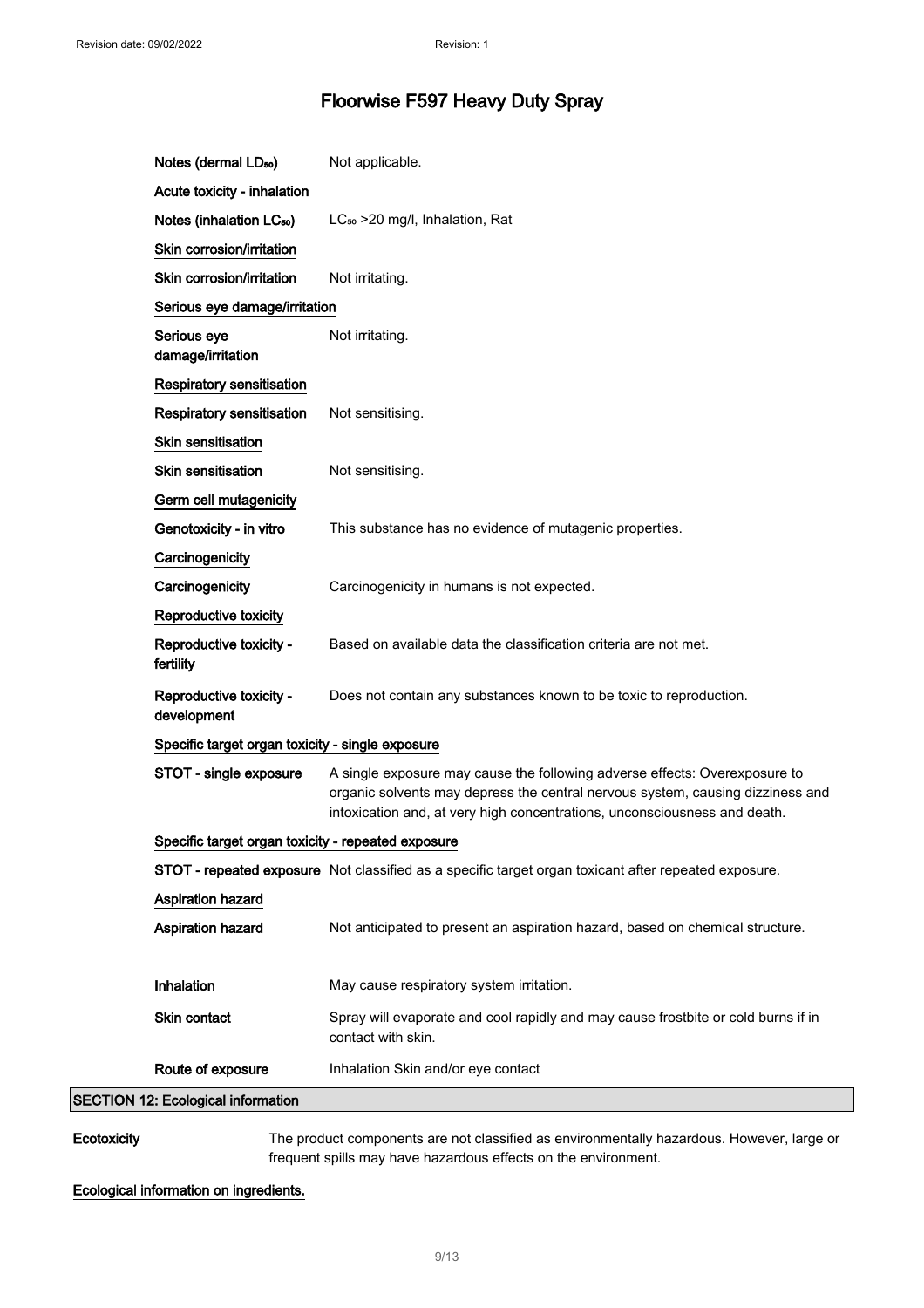## PETROLEUM GASES, LIQUEFIED; PETROLEUM GAS (<0.1% 1,3 BUTADIENE)

Ecotoxicity **Information given is based on data of the components and of similar products.** 

#### 12.1. Toxicity

#### Ecological information on ingredients.

#### DIMETHOXYMETHANE

| <b>Toxicity</b>                           | Not considered toxic to fish.                                     |
|-------------------------------------------|-------------------------------------------------------------------|
| Acute aguatic toxicity                    |                                                                   |
| Acute toxicity - fish                     | $LC_{50}$ , 96 hours: 6,410 mg/l, Fish                            |
| Acute toxicity - aquatic<br>invertebrates | EC <sub>50</sub> , 48 hours: >1200 mg/l, Daphnia magna            |
| Acute toxicity - aquatic<br>plants        | EC <sub>50</sub> , 72 hours: >10000 mg/l, Scenedesmus subspicatus |

## PETROLEUM GASES, LIQUEFIED; PETROLEUM GAS (<0.1% 1,3 BUTADIENE)

Toxicity **Not regarded as dangerous for the environment**. The product is not believed to present a hazard due to its physical nature. Highly volatile.

#### 12.2. Persistence and degradability

Persistence and degradability No data available.

Ecological information on ingredients.

#### DIMETHOXYMETHANE

| Persistence and | The product is readily biodegradable. |
|-----------------|---------------------------------------|
|                 |                                       |

degradability

#### PETROLEUM GASES, LIQUEFIED; PETROLEUM GAS (<0.1% 1,3 BUTADIENE)

Persistence and

The product is readily biodegradable.

degradability

#### 12.3. Bioaccumulative potential

Bioaccumulative potential No data available on bioaccumulation.

Partition coefficient Dimethoxymethane: log Pow: 0

### Ecological information on ingredients.

#### PETROLEUM GASES, LIQUEFIED; PETROLEUM GAS (<0.1% 1,3 BUTADIENE)

Bioaccumulative potential Bioaccumulation is unlikely.

#### 12.4. Mobility in soil

Ecological information on ingredients.

#### DIMETHOXYMETHANE

Mobility The product is soluble in water.

#### PETROLEUM GASES, LIQUEFIED; PETROLEUM GAS (<0.1% 1,3 BUTADIENE)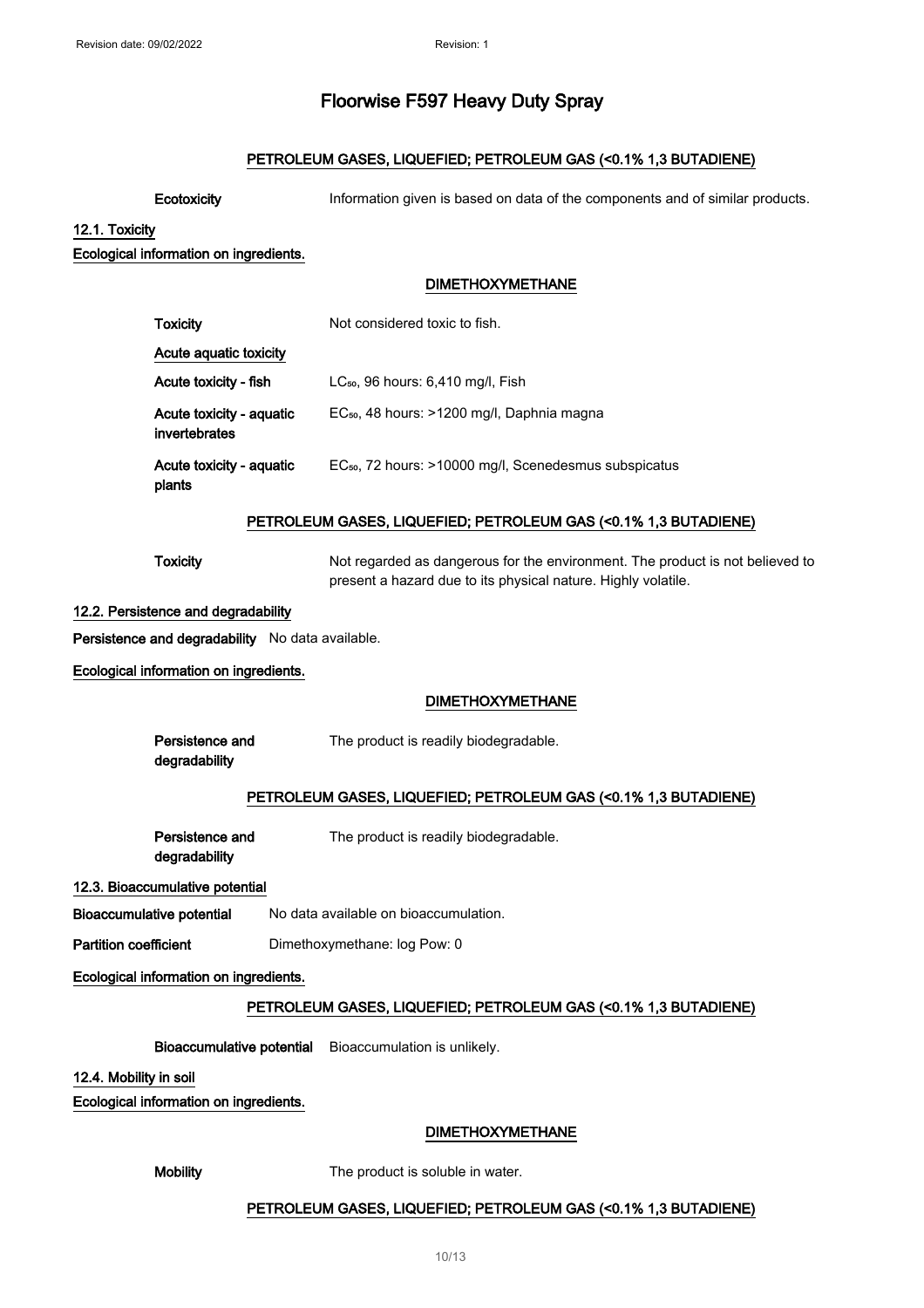| <b>Mobility</b>                              | The product contains volatile organic compounds (VOCs) which will evaporate                                                                                                                                                                                                                                                                                                     |  |
|----------------------------------------------|---------------------------------------------------------------------------------------------------------------------------------------------------------------------------------------------------------------------------------------------------------------------------------------------------------------------------------------------------------------------------------|--|
|                                              | easily from all surfaces.                                                                                                                                                                                                                                                                                                                                                       |  |
| 12.5. Results of PBT and vPvB assessment     |                                                                                                                                                                                                                                                                                                                                                                                 |  |
| Results of PBT and vPvB<br>assessment        | This product does not contain any substances classified as PBT or vPvB.                                                                                                                                                                                                                                                                                                         |  |
| Ecological information on ingredients.       |                                                                                                                                                                                                                                                                                                                                                                                 |  |
|                                              | <b>DIMETHOXYMETHANE</b>                                                                                                                                                                                                                                                                                                                                                         |  |
| Results of PBT and vPvB<br>assessment        | This substance is not classified as PBT or vPvB according to current UK criteria.                                                                                                                                                                                                                                                                                               |  |
|                                              | PETROLEUM GASES, LIQUEFIED; PETROLEUM GAS (<0.1% 1,3 BUTADIENE)                                                                                                                                                                                                                                                                                                                 |  |
| <b>Results of PBT and vPvB</b><br>assessment | This product does not contain any substances classified as PBT or vPvB.                                                                                                                                                                                                                                                                                                         |  |
| 12.6. Other adverse effects                  |                                                                                                                                                                                                                                                                                                                                                                                 |  |
| Other adverse effects                        | Not available.                                                                                                                                                                                                                                                                                                                                                                  |  |
| <b>SECTION 13: Disposal considerations</b>   |                                                                                                                                                                                                                                                                                                                                                                                 |  |
| 13.1. Waste treatment methods                |                                                                                                                                                                                                                                                                                                                                                                                 |  |
| <b>Disposal methods</b>                      | Do not puncture or incinerate, even when empty. Avoid the spillage or runoff entering drains,<br>sewers or watercourses. Dispose of waste to licensed waste disposal site in accordance with<br>the requirements of the local Waste Disposal Authority. Residues and empty containers<br>should be taken care of as hazardous waste according to local and national provisions. |  |
| <b>Waste class</b>                           | Full or Partially Empty Aerosol: 16 05 04, Empty Aerosol: 15 01 10 (Containing hazardous<br>residues), Empty Aerosol: 15 01 04 (No hazardous residues).                                                                                                                                                                                                                         |  |
| <b>SECTION 14: Transport information</b>     |                                                                                                                                                                                                                                                                                                                                                                                 |  |
| 14.1. UN number                              |                                                                                                                                                                                                                                                                                                                                                                                 |  |
| UN No. (ADR/RID)                             | 1950                                                                                                                                                                                                                                                                                                                                                                            |  |
| UN No. (IMDG)                                | 1950                                                                                                                                                                                                                                                                                                                                                                            |  |
| UN No. (ICAO)                                | 1950                                                                                                                                                                                                                                                                                                                                                                            |  |
| UN No. (ADN)                                 | 1950                                                                                                                                                                                                                                                                                                                                                                            |  |
| 14.2. UN proper shipping name                |                                                                                                                                                                                                                                                                                                                                                                                 |  |
| Proper shipping name<br>(ADR/RID)            | <b>AEROSOLS</b>                                                                                                                                                                                                                                                                                                                                                                 |  |
| Proper shipping name (IMDG) AEROSOLS         |                                                                                                                                                                                                                                                                                                                                                                                 |  |
| Proper shipping name (ICAO) AEROSOLS         |                                                                                                                                                                                                                                                                                                                                                                                 |  |
| Proper shipping name (ADN)                   | <b>AEROSOLS</b>                                                                                                                                                                                                                                                                                                                                                                 |  |
| 14.3. Transport hazard class(es)             |                                                                                                                                                                                                                                                                                                                                                                                 |  |
| <b>ADR/RID class</b>                         | 2.1                                                                                                                                                                                                                                                                                                                                                                             |  |
| <b>ADR/RID classification code</b>           | 5F                                                                                                                                                                                                                                                                                                                                                                              |  |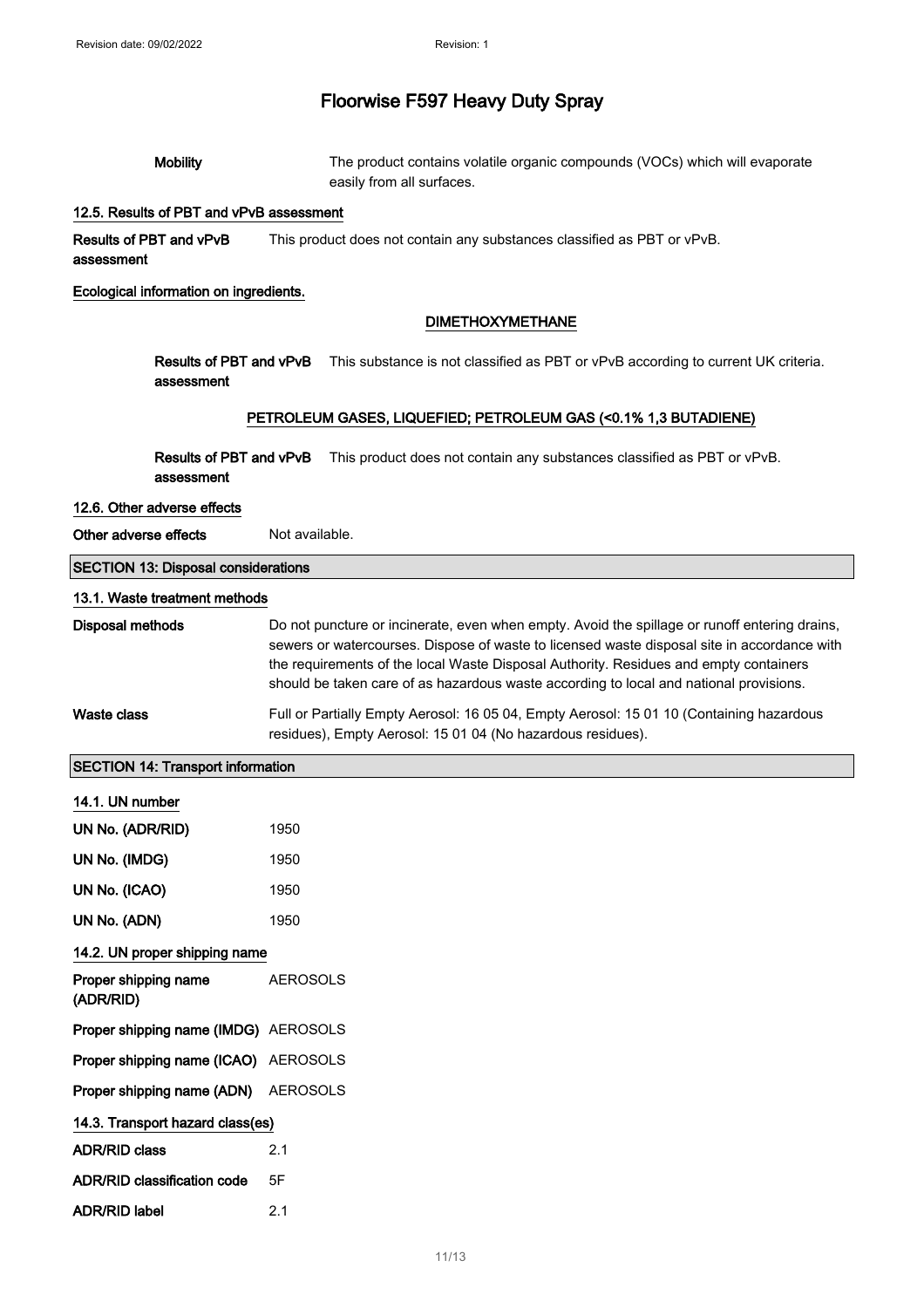| <b>IMDG class</b>   | 2.1 |
|---------------------|-----|
| ICAO class/division | 2.1 |
| <b>ADN class</b>    | 21  |

## Transport labels



#### 14.4. Packing group

Not applicable.

## 14.5. Environmental hazards

## Environmentally hazardous substance/marine pollutant No.

| 14.6. Special precautions for user                                       |                 |  |
|--------------------------------------------------------------------------|-----------------|--|
| <b>IMDG Code segregation</b><br>group                                    | SG69, SW1, SW22 |  |
| EmS                                                                      | $F-D. S-U$      |  |
| ADR transport category                                                   | 2               |  |
| <b>Emergency Action Code</b>                                             | 2YF             |  |
| <b>Hazard Identification Number</b><br>(ADR/RID)                         | 23              |  |
| Tunnel restriction code                                                  | (D)             |  |
| 14.7. Transport in bulk according to Annex II of MARPOL and the IBC Code |                 |  |

## Transport in bulk according to Not applicable. Annex II of MARPOL 73/78 and the IBC Code

## SECTION 15: Regulatory information

## 15.1. Safety, health and environmental regulations/legislation specific for the substance or mixture

| <b>National regulations</b>                    | Control of Substances Hazardous to Health Regulations 2002 (as amended).<br>Health and Safety at Work etc. Act 1974 (as amended). |
|------------------------------------------------|-----------------------------------------------------------------------------------------------------------------------------------|
| Guidance                                       | Workplace Exposure Limits EH40.<br>Approved Classification and Labelling Guide (Sixth edition) L131.                              |
| Authorisations (SI 2020 No.<br>1577 Annex XIV) | No specific authorisations are known for this product.                                                                            |
| Restrictions (SI 2020 No.<br>1577 Annex XVII)  | No specific restrictions on use are known for this product.                                                                       |

#### 15.2. Chemical safety assessment

No chemical safety assessment has been carried out.

## SECTION 16: Other information